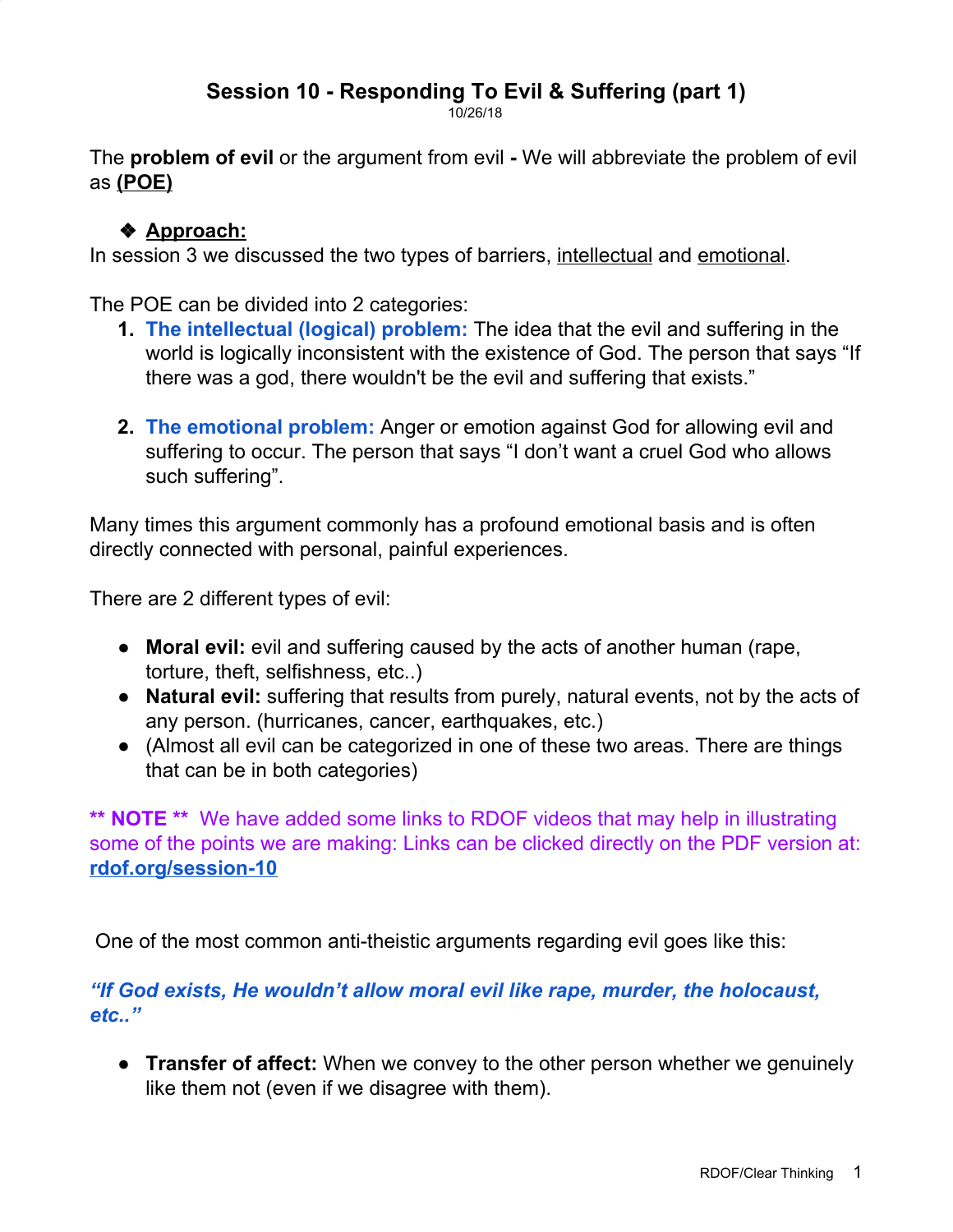- **The Socratic Method** *or (Dynamic Duo)*: The tactic where we ask questions in order to cause the person to examine both the basis of their belief and the validity of that basis.
	- **○ "What do you mean by that?"** (making sure you understand their actual position)
	- **"How did you come to that conclusion?"** (Shifting the burden of proof from you to them)

#### **The Intellectual (Logical) Problem:**

- The POE is actually considered a very poor argument against the existence of God by many philosophers - including well known atheist philosophers.
- *1. J.L. Mackie, Prof Philosophy, Univ of Sidney (atheist):* **"We can concede that the problem of evil does not, after all, show that the central doctrines of theism are logically inconsistent with one another."**
- *2. William L Rowe, Prof Philosophy, Univ Michigan (atheist): "***Some philosophers have contended that the existence of evil is logically inconsistent with the existence of the theistic God. No one I think, has succeeded in establishing such an extravagant claim."**

#### **\*\* We let these atheists say it's a poor argument.**

**Important:** We are not using this as a complete argument to refute the POE. That would be a logical fallacy *(argument from authority).* Instead, we use it as an initial response to be able to further the conversation.

## **PIP (Put into Practice)**

- 1. Validate (Yes, this is a really important and difficult topic)
- 2. Relate (your experience of moral or natural evil)
- 3. Show you've put some thought into this topic (There **may actually be some good reasons for evil** and **many philosophers** and even **atheistic scientists say evil isn't an effective argument against God**)

## **The POE from the standpoint of atheism:**

- ❖ **Objective evil:** actions that are unequivocally, universally evil regardless of time, culture or even human existence. Like torturing a baby for fun.
	- On atheism there is no basis for the existence of objective evil.

Well-known atheist and scientist Richard Dawkins says,

*"The universe we observe has precisely the properties we should expect if there is, at bottom, no design, no purpose, no evil, no good, nothing but blind, pitiless*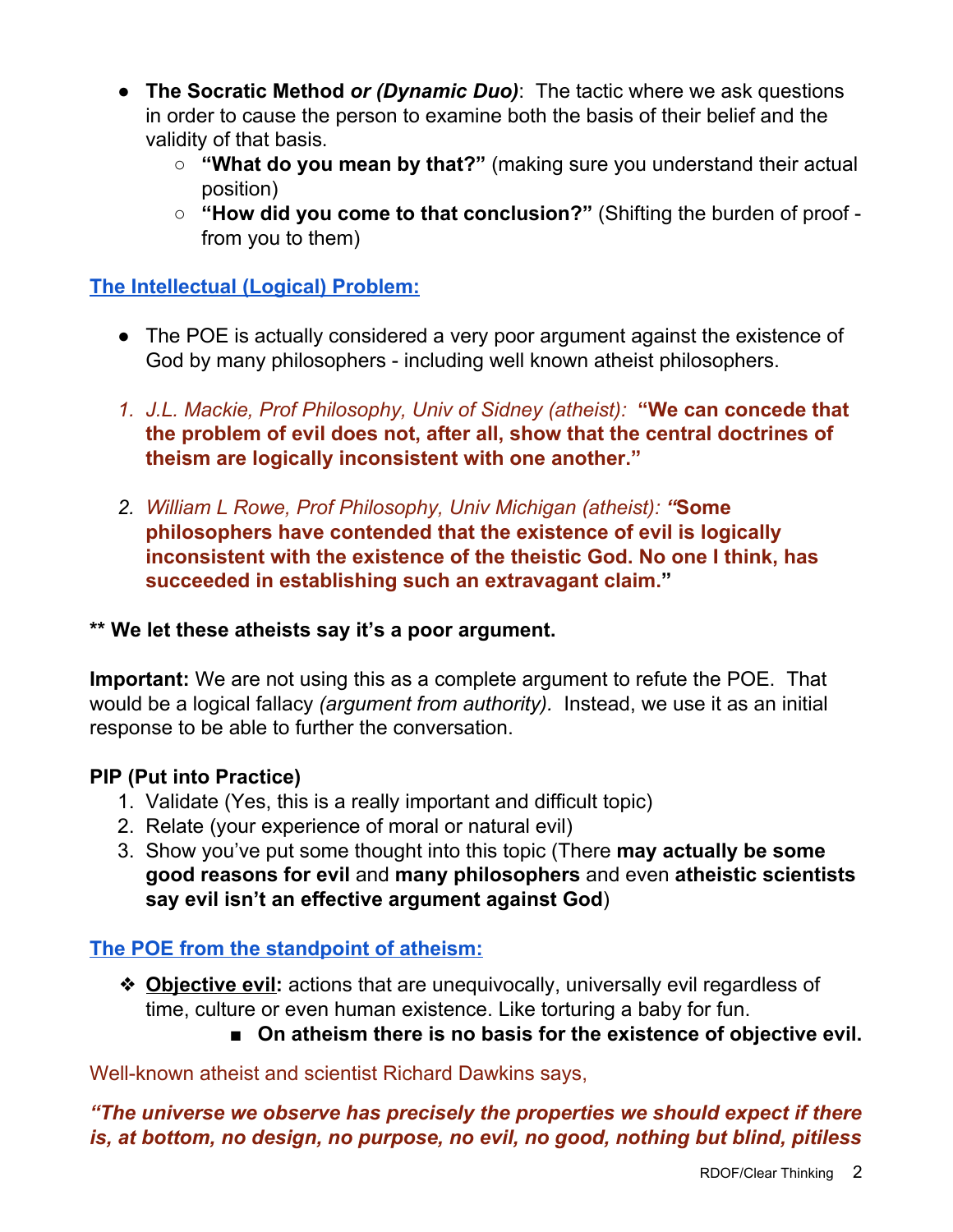#### *indifference."*

- **Naturalism:** the idea that the natural world is all that exists in the universe. That there is no such thing as the supernatural.
- **Physicalism:** Everything that exists is matter, nothing more. Humans, cockroaches and bacteria are all just different configurations of the same matter.
- Atheists must **admit** that **humans are fundamentally different** than other animals
- That's what **atheism and naturalism positions** do, they **back you into a corner** at every turn.
- From an **atheistic/naturalistic perspective** there is **nothing** intrinsically or **objectively evil** about **any action**.
- There's **no common basis** to **even define evil it's** actually **incoherent** from an atheistic point of view.
- Atheism would say as we evolve, the **definition of good and evil changes**, different to any given organism, culture or time in history. From this standpoint, what may be considered good or evil today is **constantly changing from culture to culture**, **decade to decade**.
- The atheist may say that it **helps our society** to have order to have a common understanding of what is good or evil, but that **just** says defining good and evil is **beneficial** or **pragmatic** or utilitarian, **it doesn't say good and evil really exist**. In a **theistic view**, they **really exist**.

There are other flaws to the idea of evil being a sign against God, but **clearly** there's **no objective standard of evil from an atheistic/naturalistic perspective**.

From an **atheistic/naturalistic perspective** there is nothing intrinsically or objectively evil about any action.

There's no objective standard of evil from an atheistic/naturalistic perspective.

★ *Video link:* Christianity, Human Rights & Equality: **[vimeo.com/254723837](https://vimeo.com/254723837)**

\*\* This argument does NOT show that atheists cannot be morally good people.

#### **Use in conversation:**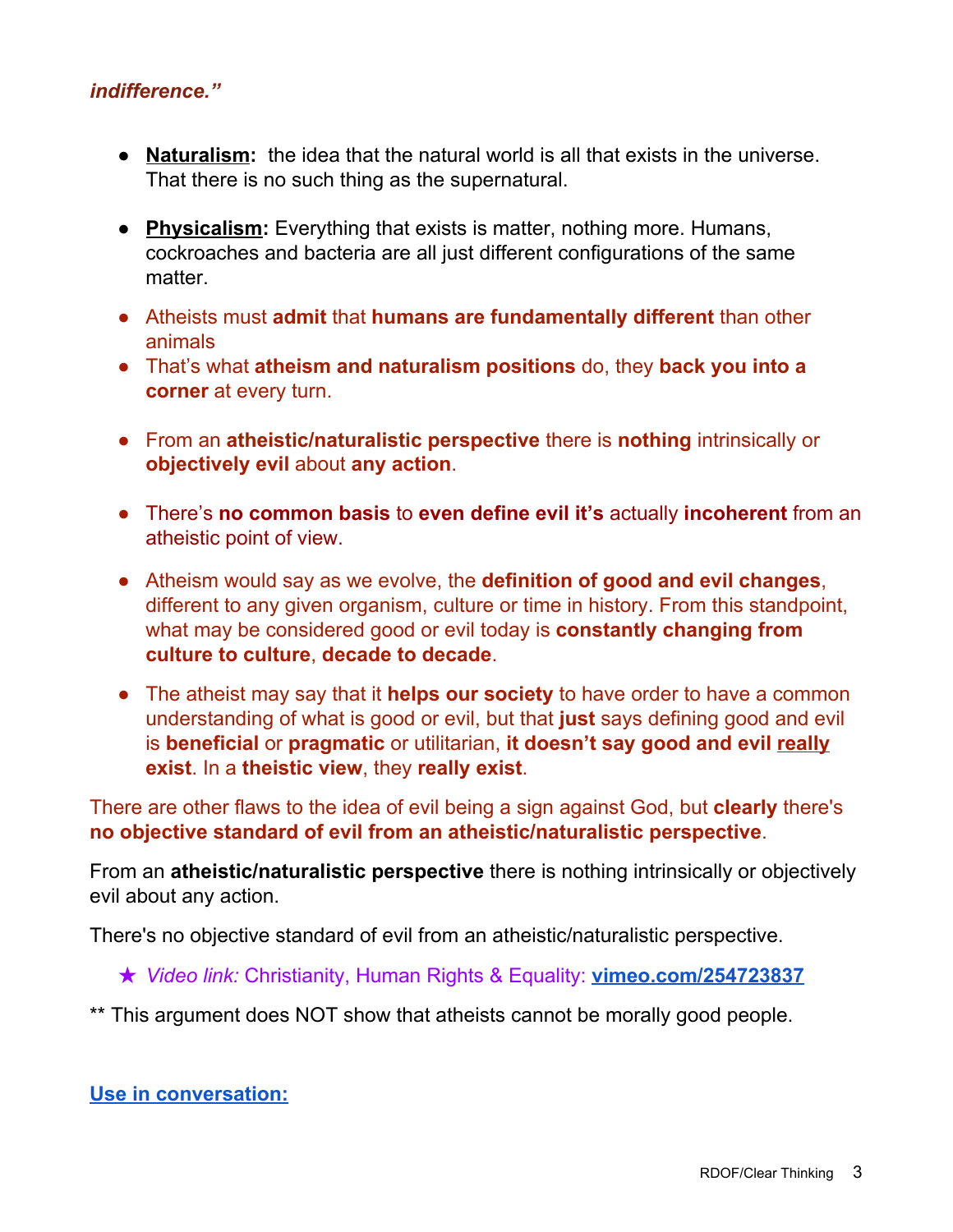#### **Socratic method**:

- 1. So as an atheist, how do you know that objective evil exists?
- 2. So are you saying that your argument against God's existence is the evil in the world but you don't really have a basis for the existence of objective evil itself?
- 3. If they respond that they do have a basis for the existence of objective evil, you can respectfully ask them to tell you what that basis is. *(hint - there isn't one)*
- *4.* You can continue asking questions to gently reveal their lack of basis.
- ★ *Video link:* Good and Evil: **[vimeo.com/235420407/c1bc3cd460](http://vimeo.com/235420407/c1bc3cd460)**

**Common atheistic response:** God himself dictates what is good and evil and He also says that He is all loving and all powerful. So, for that reason, it's logically inconsistent that He claims to be all loving and all powerful and yet he still allows evil & suffering.

❖ Make the distinction whether they are arguing based on moral evil or natural evil. We will respond to these differently. Natural evil is covered in session 11.

Basic structure of the atheistic presentation of the problem of evil:

- *(Premise 1)* If an all knowing, all powerful, all loving God exists, He would not allow evil and suffering in the world.
- *(Premise 2)* There is evil and suffering in the world.
- *(Conclusion)* Therefore, an all knowing, all powerful, all loving God does not exist.

#### **Problems with the premises:**

- **● Premise 2:**
	- $\circ$  From the atheistic/ naturalistic perspective, premise 2 is not necessarily true.
- **● Premise 1**
	- **○** burden of proof **-** If it's even possible that God has good reasons for allowing evil, this premise fails.

**Conclusion:** For the atheist, neither premise is necessarily true.

## **Other problems with premise 1:**

- **The Fallacy of Exclusion** (aka cherry picking).
	- If God's very words are being used in this argument, then they logically must consider **all** of what He says, not just the part that supports their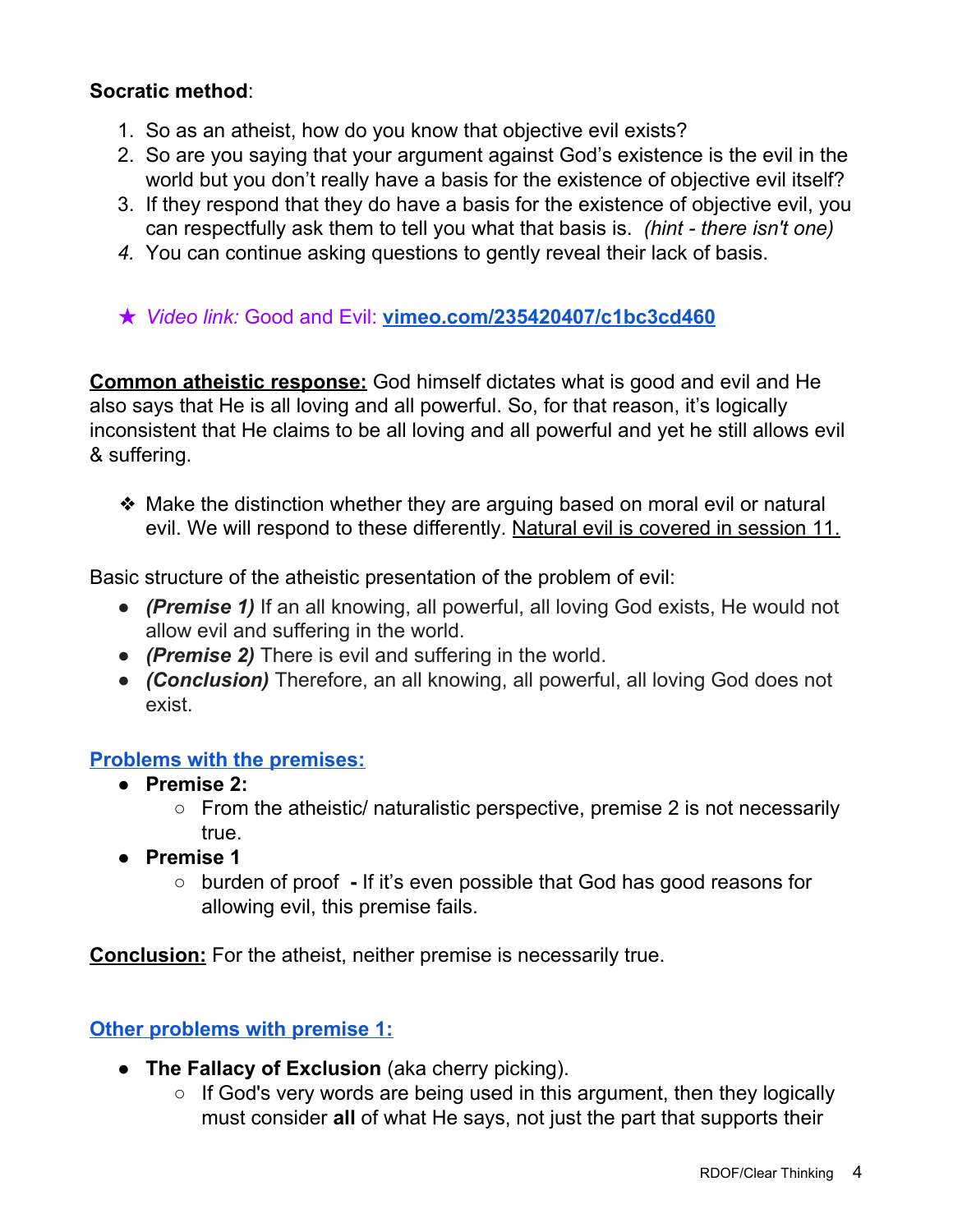argument.

#### **The greatest commandment:**

- **1. "Thou shalt love the Lord thy God with all thy heart, and with all thy soul, and with all thy mind,"**
- **2. "Thou shalt love thy neighbor as thyself."**

#### **Love:**

- Love is impossible without having the freedom of choice (freedom of the will)
- Out of His all loving, all powerful nature, He gave us this freedom..
- Without this freedom, love couldn't exist.

## ★ **Love at its very nature requires freedom of the will.**

Of all possible worlds, a world where we have the freedom of choice is greater (more good) than a world where we have no freedom of choice.

With this comes the freedom to make other choices:

- 1. The freedom not to love.
- 2. The freedom to hate.
- **3. The freedom to choose evil.**

### *A world containing creatures who are significantly free (and freely perform more good than evil actions) is more valuable, all else being equal, than a world containing no free creatures at all -* Alvin Plantinga, PhD. Philosophy, Notre Dame

**Conclusion:** The existence of moral evil is not only logically consistent with the existence of an all loving, all powerful God, it is consistent with who the biblical God says He is.

- ★ *Video link:* Love & Free Will (Ned): **[vimeo.com/283230337/42508a3ceb](http://vimeo.com/283230337/42508a3ceb)**
- ★ *Video link:* Moral Evil: **[vimeo.com/296557545](http://vimeo.com/296557545)**

#### **Leader Interaction:**

### **\*\* REMEMBER\*\* The socratic method** *(asking questions to spur deeper thought)*

Examples of questions you might use: *(try to put it in your own words)*